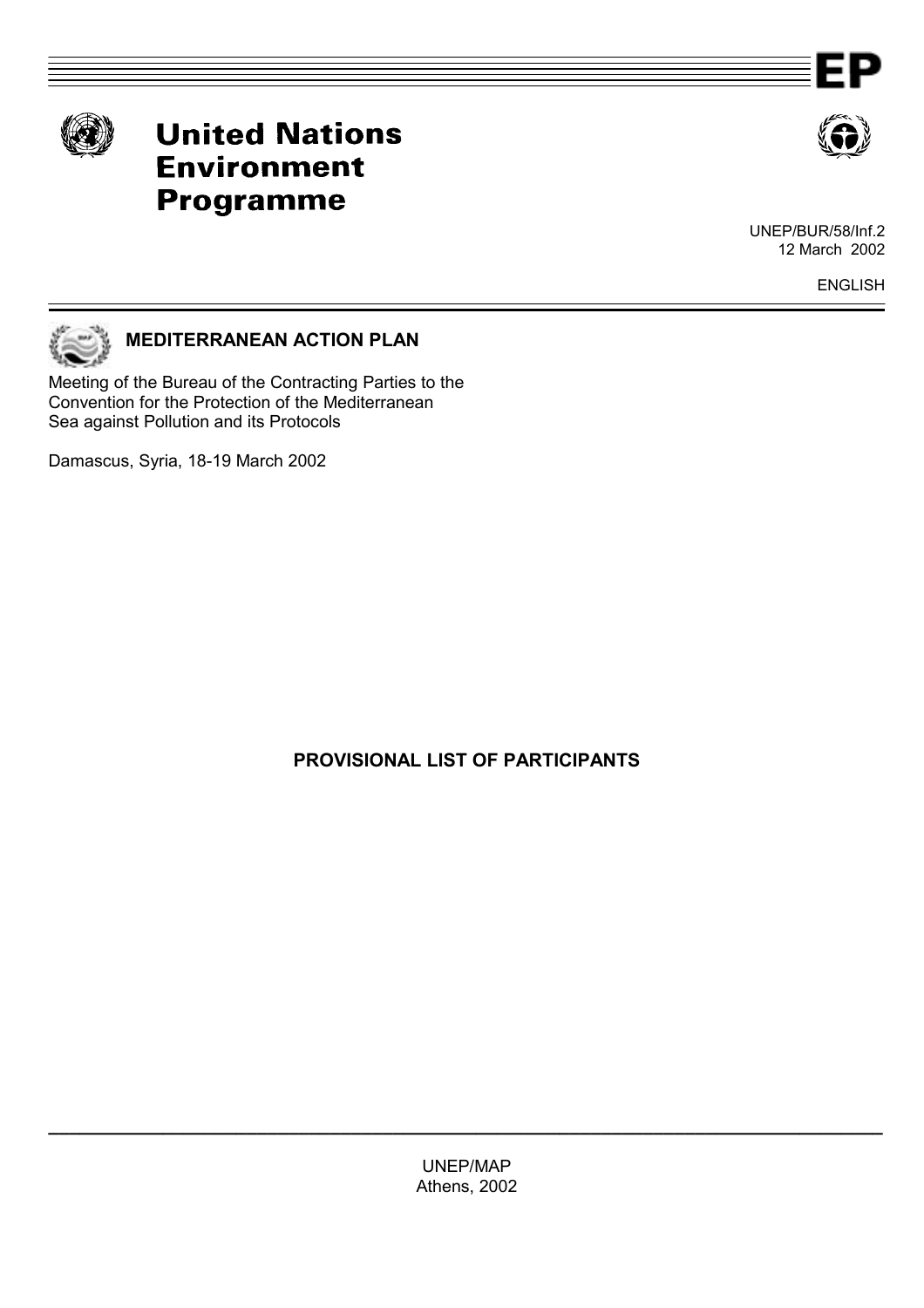# **PROVISIONAL LIST OF PARTICIPANTS LISTE PROVISOIRE DES PARTICIPANTS**

## **MONACO President**

**S.E. M. Bernard Fautrier** 

Ministre Plénipotentiaire chargé de la CoopÈration Internationale pour l'Environnement et le Développement "Villa Girasole" 16 Blv. de Suisse MC-98000 Monaco-Ville **Monaco** 

Tel : +377-93-158333 Fax : +377-93-158888 E-mail : bfautrier@gouv.mc

# **M. Patrick Van Klaveren**

Conseiller Technique Direction des Relations Exterieures Le Conseille Technique du Ministre Plénipotentiaire chargé de la Coopération Internationale pour l'Environnement et le Développement "Villa Girasole" 16 Blv. de Suisse MC-98000 Monaco-Ville **Monaco** 

Tel : +377-93- 158148 Fax : +377-93- 509591 E-mail : pvanklaveren@gouv.mc

# **Vice-President**

**Mr. John Vournas**  Secretary General for the Environment Ministry of the Environment, Physical Planning and Public Works 17 Amaliados Street Athens Greece

Tel : +30-10-6410641 Fax : +30-10-6410641 E-mail : jvournas@nfp-gr.dairpol.minenv.gr

#### **GREECE GRECE**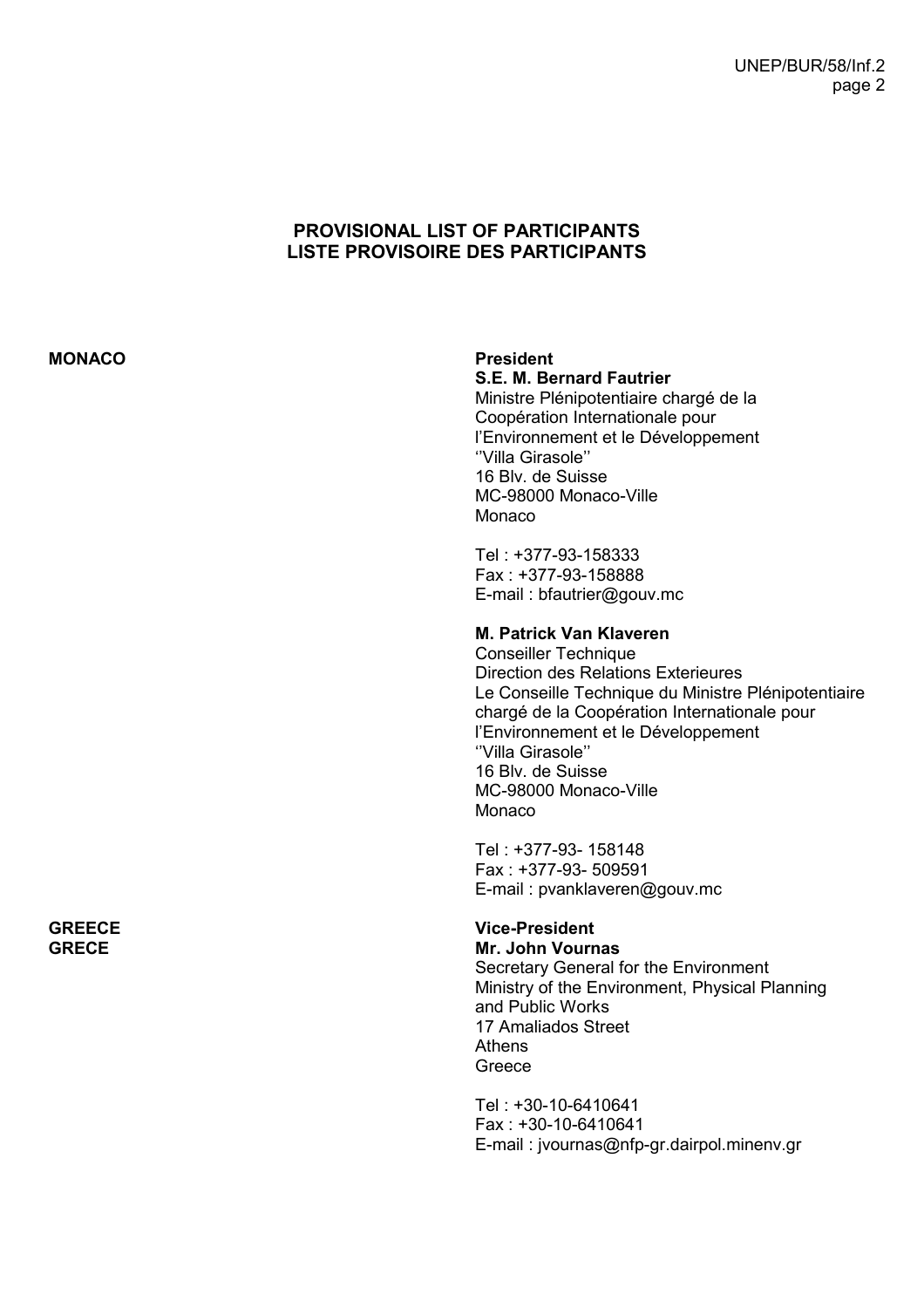UNEP/BUR/58/Inf.2 page 3

# **SLOVENIA SLOVENIE**

### **SYRIAN ARAB REPUBLIC REPUBLIQUE ARABE SYRIENNE**

**ALGERIA ALGERIE** 

# **Vice-President Mr. Mitja Bricelj**

Advisor to the Government Ministry for Environment and Spatial Planning Dunajska 48 SI-1000 Ljubljana Slovenia

Tel : +386-1-1787384 Fax : +386-1-4787420 E-mail : mitja.bricelj@gov.si

# **Vice-President**

**H.E. Mr Adnan Khozam**  Minister of State for Environmental Affairs Ministry of State for Environmental Affairs Tolyani Street **Damascus** Syrian Arab Republic

Tel : + 963-11-3310381 Fax : + 963-11-3335645 E-mail : env-min@net.sy

# **Ms Reem Abed Rabboh**

Director, Water Resources Management Department Ministry of State for Environmental Affairs Tolyani Street **Damascus** Syrian Arab Republic

Tel : + 963-11-3336027 Fax : + 963-11-3335645 E-mail : env-min@net.sy

# **Vice-President**

**S.E. M. Cherif Rahmani** 

Ministre de l'aménagement du territoire et de l'environnement Ministère de l'aménagement du territoire et de líenvironnement Palais Mustafa Basha 9, Rue de l'Indépendence Alger Algérie

Tel : + 213-21-666761 Fax : + 213-21-652812 E-mail : cherif.rahmani@environnement-dz.org